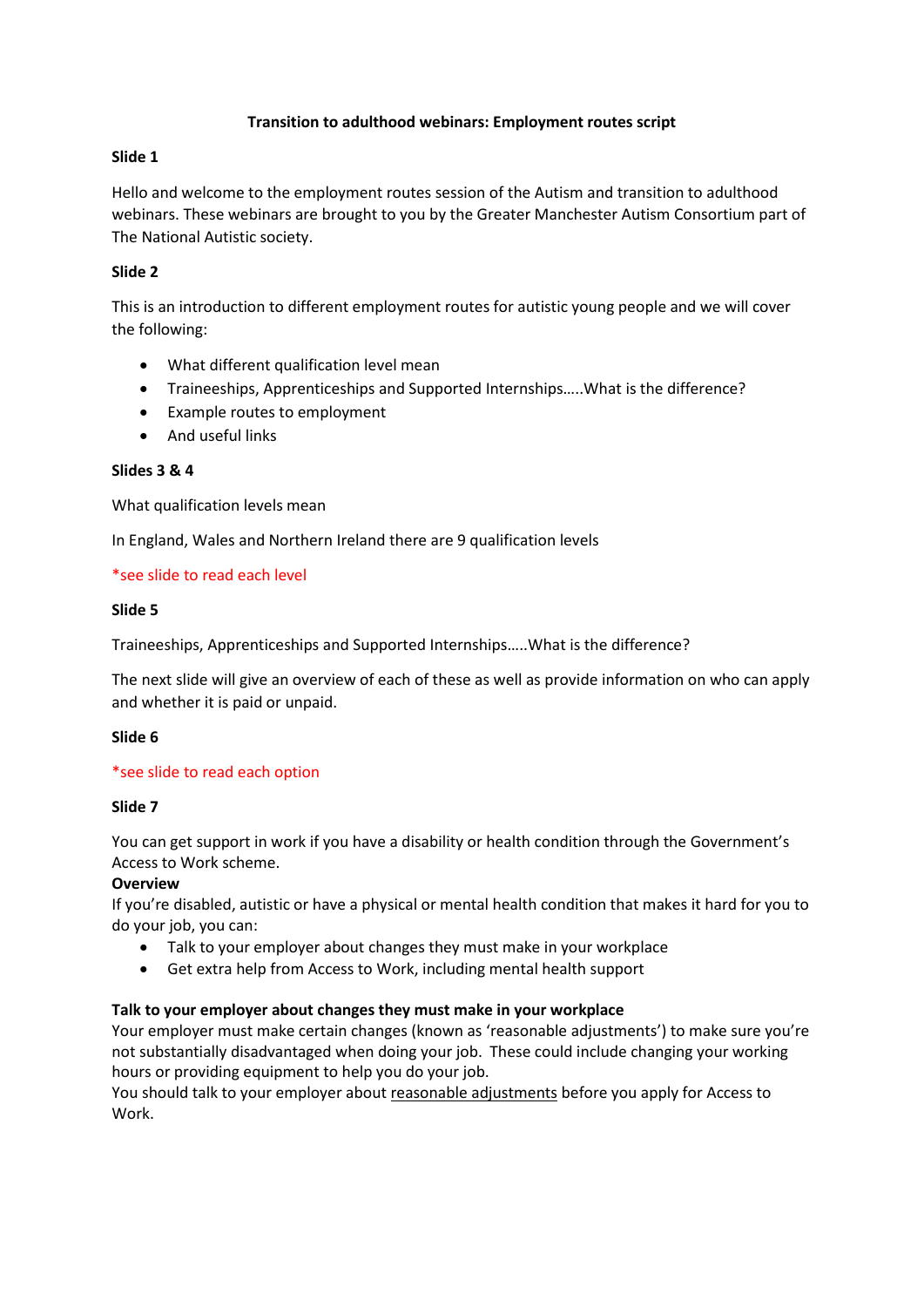Employers must make reasonable adjustments to make sure workers with disabilities, or physical or mental health conditions, are not substantially disadvantaged when doing their jobs.

This applies to all workers, including trainees, apprentices, contract workers and business partners.

Reasonable adjustments include:

- changing the [recruitment](https://www.gov.uk/recruitment-disabled-people/reasonable-adjustments) process so a candidate can be considered for a job
- doing things another way, such as allowing someone with social anxiety disorder to have their own desk instead of hot-desking
- making physical changes to the workplace, like installing a ramp for a wheelchair user or an audio-visual fire alarm for a deaf person
- letting a disabled person work somewhere else, such as on the ground floor for a wheelchair user
- changing their equipment, for instance providing a special keyboard if they have arthritis
- allowing employees who become disabled to make a phased return to work, including flexible hours or part-time working
- offering employees training opportunities, recreation and refreshment facilities

### **Slide 8**

### **Get help from Access to Work**

If the help you need at work is not covered by your employer making reasonable adjustments, you may be able to get help from Access to Work.

You need to have a paid job, or be about to start or return to one. This includes; self-employment, apprenticeships, internships, trial or work experiences.

You'll be offered support based on your needs, which may include a grant to help cover the costs of practical support in the workplace. Your workplace can include your home if you work from there some or all of the time.

An Access to Work grant can pay for:

- Special equipment, adaptations or support worker services to help you do things like answer the phone or go to meetings
- Help getting to and from work

You might not get a grant if you already get certain benefits.

The money does not have to be paid back and will not affect your other benefits.

To find out more visit:<https://www.gov.uk/access-to-work>

You can find this link in the useful links section at the end of this PowerPoint too.

# **Slide 9**

Next we will look at different routes to employment. The key pathways are:

- College
- Work experience
- **University**
- Start your own business
- Supported Employment
- Apprenticeship